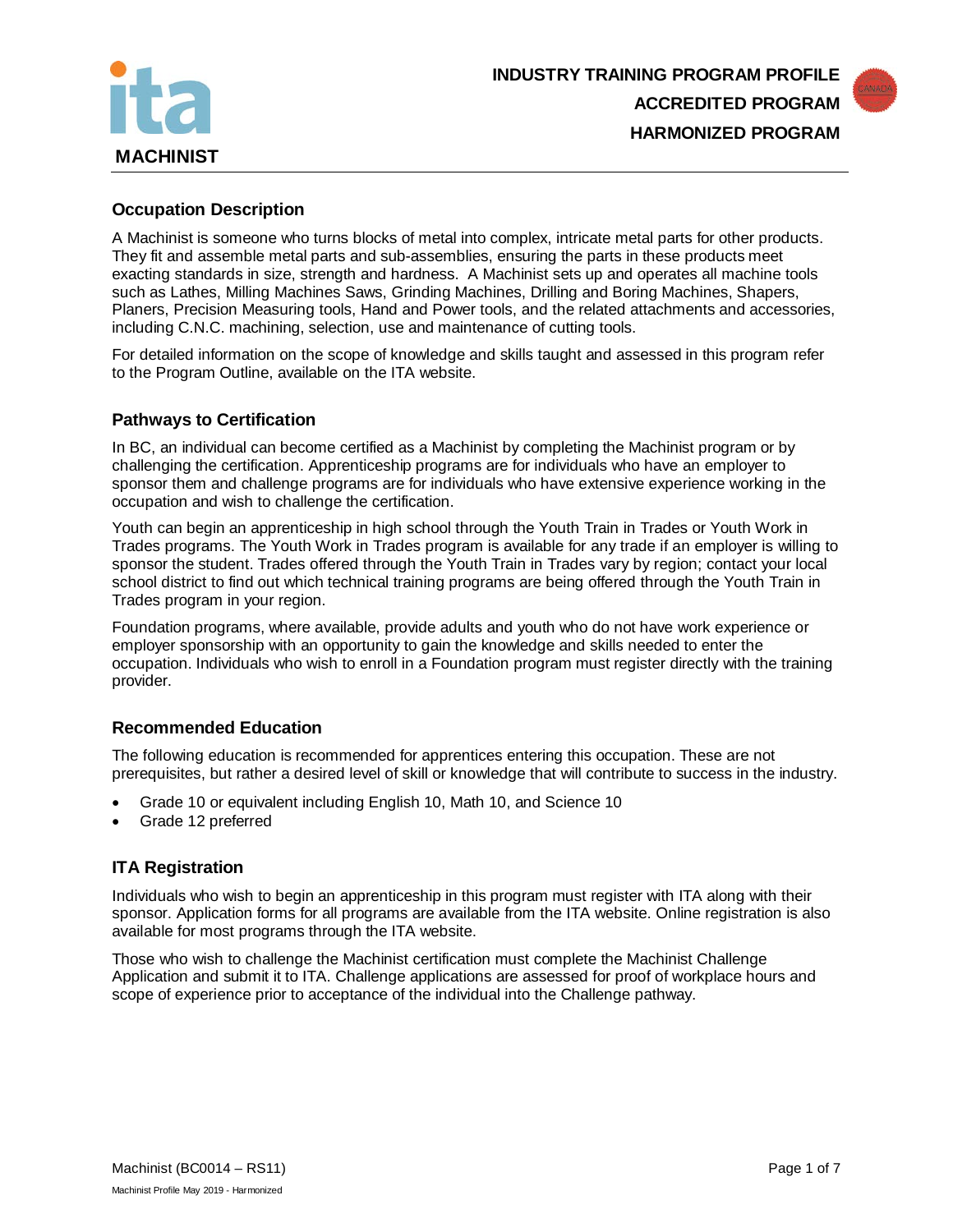

# **Apprenticeship Pathway**

This graphic provides an overview of the Machinist apprenticeship pathway.



CROSS-PROGRAM CREDITS

*Individuals who hold the credentials listed below are entitled to receive partial credit toward the completion requirements of this program*

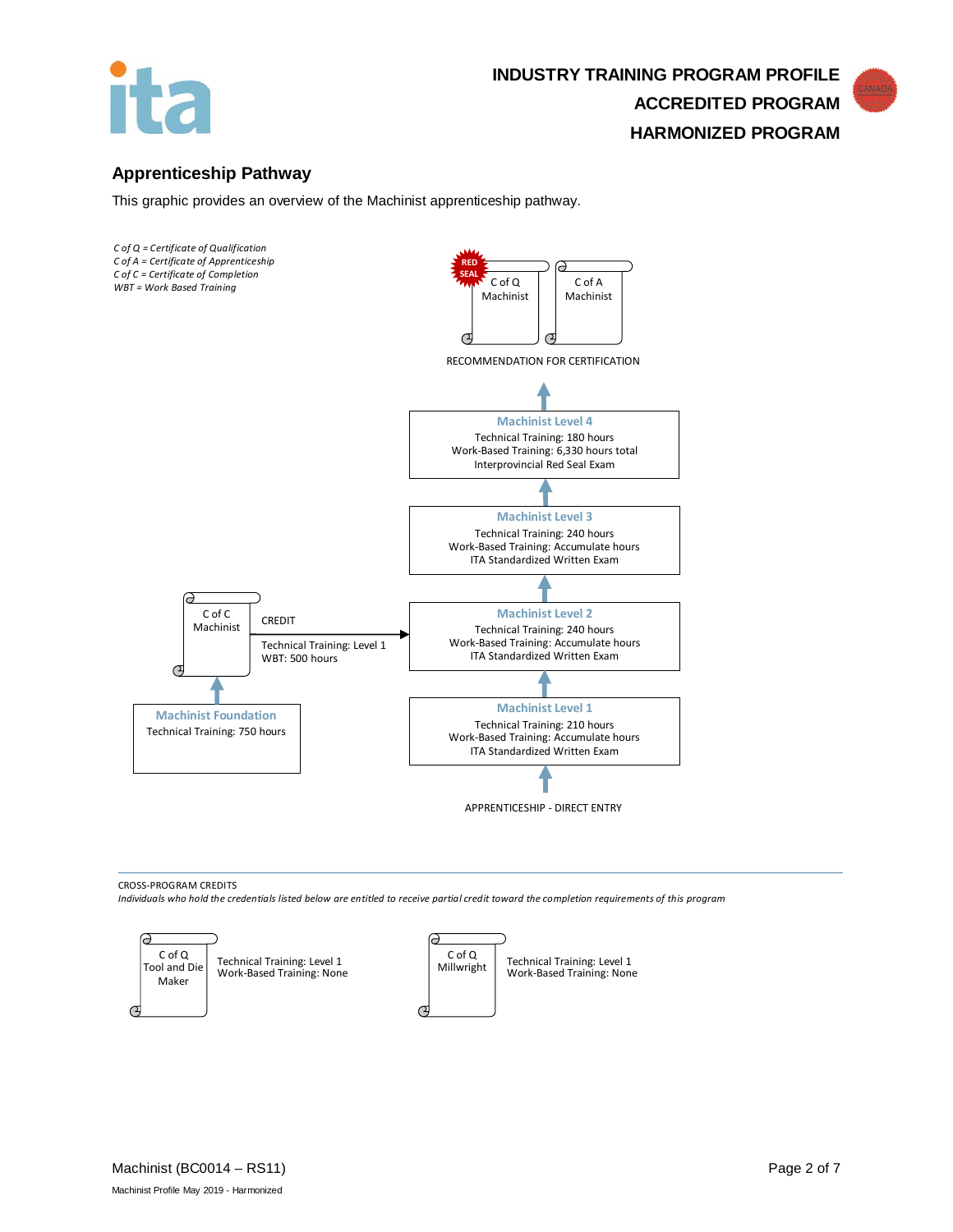

**INDUSTRY TRAINING PROGRAM PROFILE ACCREDITED PROGRAM HARMONIZED PROGRAM**



|                                  | <b>Apprenticeship Program Standards</b><br>Machinist - Certificate of Qualification with Interprovincial Red Seal endorsement<br>Machinist - Certificate of Apprenticeship                                                                                                                                                                  |                                                                                                                                                                                                                                                                 |  |
|----------------------------------|---------------------------------------------------------------------------------------------------------------------------------------------------------------------------------------------------------------------------------------------------------------------------------------------------------------------------------------------|-----------------------------------------------------------------------------------------------------------------------------------------------------------------------------------------------------------------------------------------------------------------|--|
| <b>Credentials Awarded</b>       |                                                                                                                                                                                                                                                                                                                                             |                                                                                                                                                                                                                                                                 |  |
| ITA Registration Prerequisites . | Agreement signed by the employer to sponsor the apprentice                                                                                                                                                                                                                                                                                  |                                                                                                                                                                                                                                                                 |  |
| <b>Completion Requirements</b>   | Certification as a Machinist is awarded upon successful completion of:                                                                                                                                                                                                                                                                      |                                                                                                                                                                                                                                                                 |  |
|                                  | Requirement                                                                                                                                                                                                                                                                                                                                 | Level of Achievement Required                                                                                                                                                                                                                                   |  |
|                                  | <b>Technical Training</b>                                                                                                                                                                                                                                                                                                                   | Minimum 70% in each level of technical training:<br>• Level 1: 210 hours and ITA standardized<br>written exam<br>• Level 2: 240 hours and ITA standardized<br>written exam<br>• Level 3: 240 hours and ITA standardized<br>written exam<br>• Level 4: 180 hours |  |
|                                  | Interprovincial Red Seal Exam                                                                                                                                                                                                                                                                                                               | • Minimum 70%                                                                                                                                                                                                                                                   |  |
|                                  | Work-Based Training                                                                                                                                                                                                                                                                                                                         | $\bullet$ 6,330 hours                                                                                                                                                                                                                                           |  |
|                                  | Recommendation for Certification                                                                                                                                                                                                                                                                                                            | • Recommendation for certification signed by<br>the Sponsor and an individual holding<br>credentials eligible for sign-off authority                                                                                                                            |  |
| <b>Program Duration</b>          | Duration varies depending on how training is delivered, but the program generally takes<br>4 years to complete.                                                                                                                                                                                                                             |                                                                                                                                                                                                                                                                 |  |
|                                  | The technical training requirement is typically met through block-release training (full-<br>time, at school) delivered by an ITA-approved training provider. It can also be met<br>through approved alternative training models (e.g., distance education, online, part-time)<br>and/or level challenge where these options are available. |                                                                                                                                                                                                                                                                 |  |
| Sign-off Authority               | Credentials eligible to sign-off on the Recommendation for Certification:<br>Machinist - Certificate of Qualification<br>٠<br>Machinist - Interprovincial Red Seal endorsement<br>٠<br>Tool and Die Maker – Certificate of Qualification<br>Tool and Die Maker - Interprovincial Red Seal endorsement                                       |                                                                                                                                                                                                                                                                 |  |

**Challenging a Level** The following levels of technical training can be challenged for advanced placement in

this program:

 Level 1 *(when implemented)* Level 2 *(when implemented)* Level 3 *(when implemented)*

ITA-issued letter authorizing supervision and sign-off of apprentices in this occupation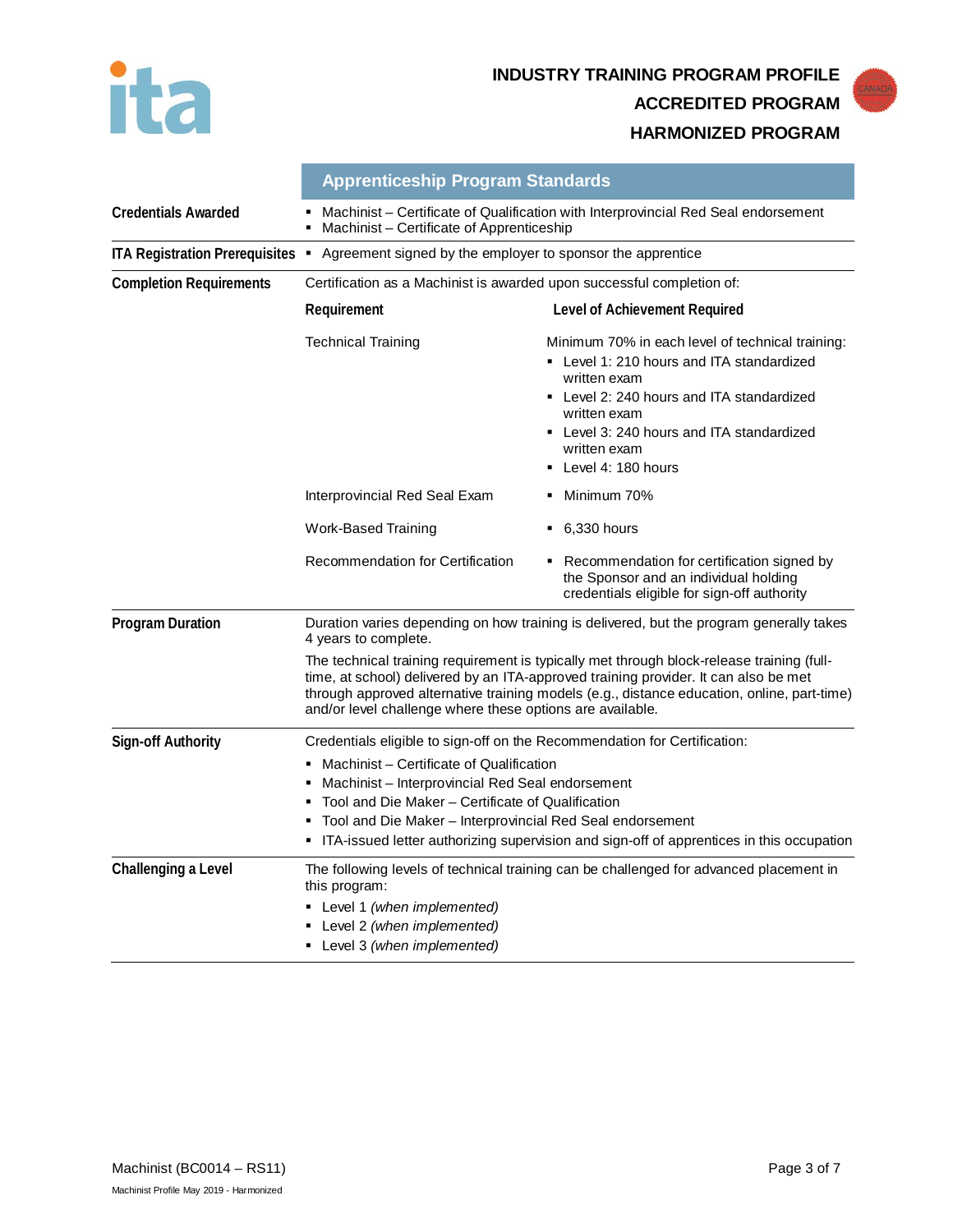

# **INDUSTRY TRAINING PROGRAM PROFILE ACCREDITED PROGRAM**

**HARMONIZED PROGRAM**

| <b>Apprenticeship Program Standards</b> |  |  |
|-----------------------------------------|--|--|
|                                         |  |  |

| Cross-Program Credits | Individuals who hold the credentials listed below are entitled to receive partial credit<br>toward the completion requirements of this program |                                                              |
|-----------------------|------------------------------------------------------------------------------------------------------------------------------------------------|--------------------------------------------------------------|
|                       | Credential                                                                                                                                     | Credit(s) Granted                                            |
|                       | Tool and Die Maker – Certificate of<br>Qualification                                                                                           | • Technical Training: Level 1<br>• Work-Based Training: None |
|                       | Millwright - Certificate of Qualification                                                                                                      | • Technical Training: Level 1<br>• Work-Based Training: None |
|                       |                                                                                                                                                |                                                              |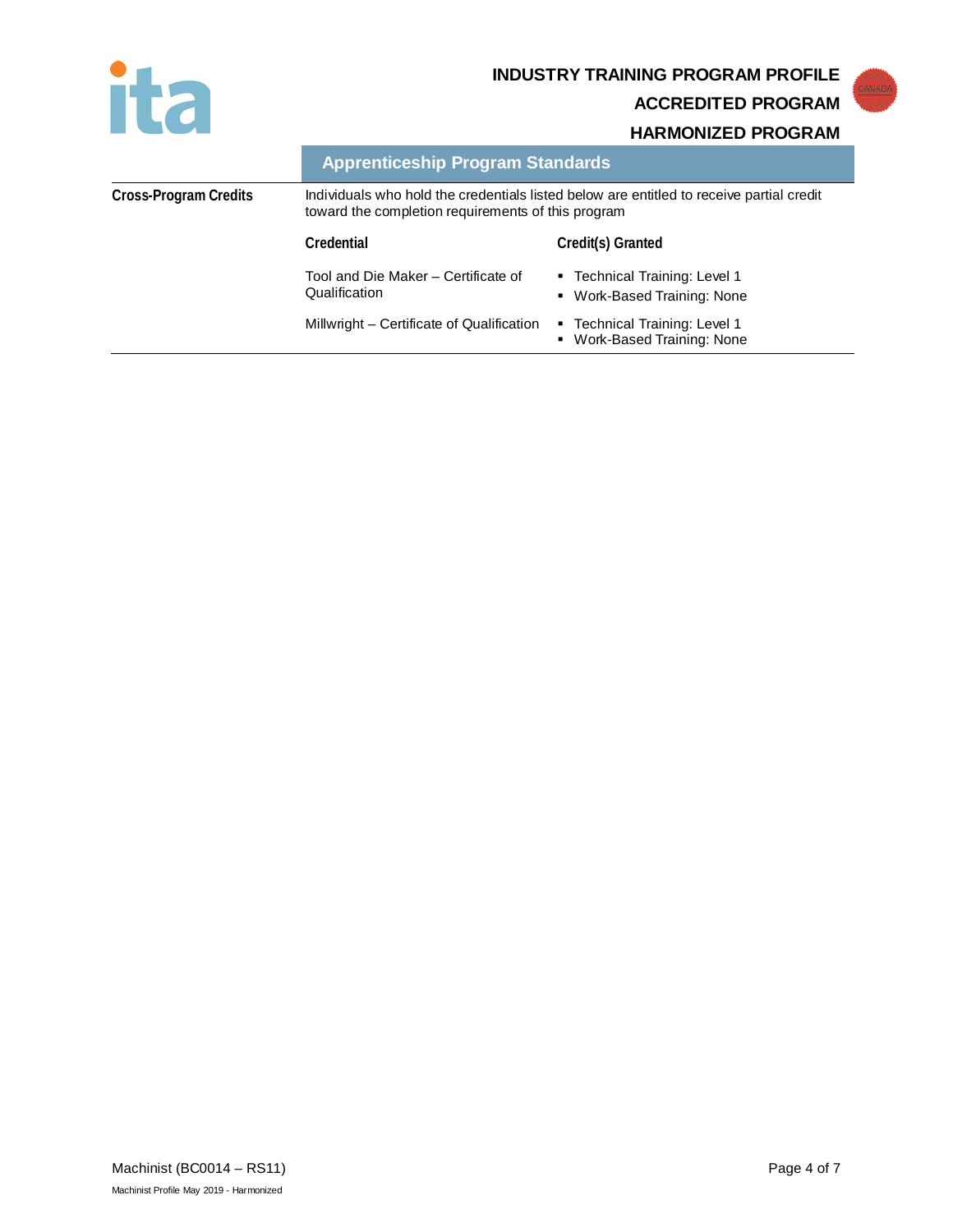

# **Challenge Pathway**

This graphic provides an overview of the Machinist challenge pathway.



#### CREDIT FOR PRIOR LEARNING

*Individuals who hold the credentials listed below are considered to have met or partially met the prerequisites for challenging this program*

Military certificate in Marine Engineer MT #367 / Marine Engineering Technician MT #313, QL5 or higher

Work Experience: 9,495 hours

|                                  | <b>Challenge Program Standards</b>                                                                                                                                     |                                                                                           |  |
|----------------------------------|------------------------------------------------------------------------------------------------------------------------------------------------------------------------|-------------------------------------------------------------------------------------------|--|
| <b>Credentials Awarded</b>       | Machinist – Certificate of Qualification with Red Seal endorsement                                                                                                     |                                                                                           |  |
|                                  | ITA Registration Prerequisites An approved Challenge Application, which includes:<br>• 9,495 documented hours of directly related experience working in the occupation |                                                                                           |  |
| <b>Credit for Prior Learning</b> | met the prerequisites for challenging this program                                                                                                                     | Individuals who hold the credentials listed below are considered to have met or partially |  |
|                                  | Credential                                                                                                                                                             | Credit(s) Granted                                                                         |  |
|                                  | Military certificate in Marine Engineer<br>MT#367 / Marine Engineering<br>Technician MT #313, QL5 or higher                                                            | Work Experience: 9,495 hours<br>Approved Challenge Application                            |  |
| <b>Completion Requirements</b>   | Certification as a Machinist is awarded upon successful completion of:                                                                                                 |                                                                                           |  |
|                                  | Requirement                                                                                                                                                            | Level of Achievement Required                                                             |  |
|                                  | Interprovincial Red Seal Exam                                                                                                                                          | Minimum 70%                                                                               |  |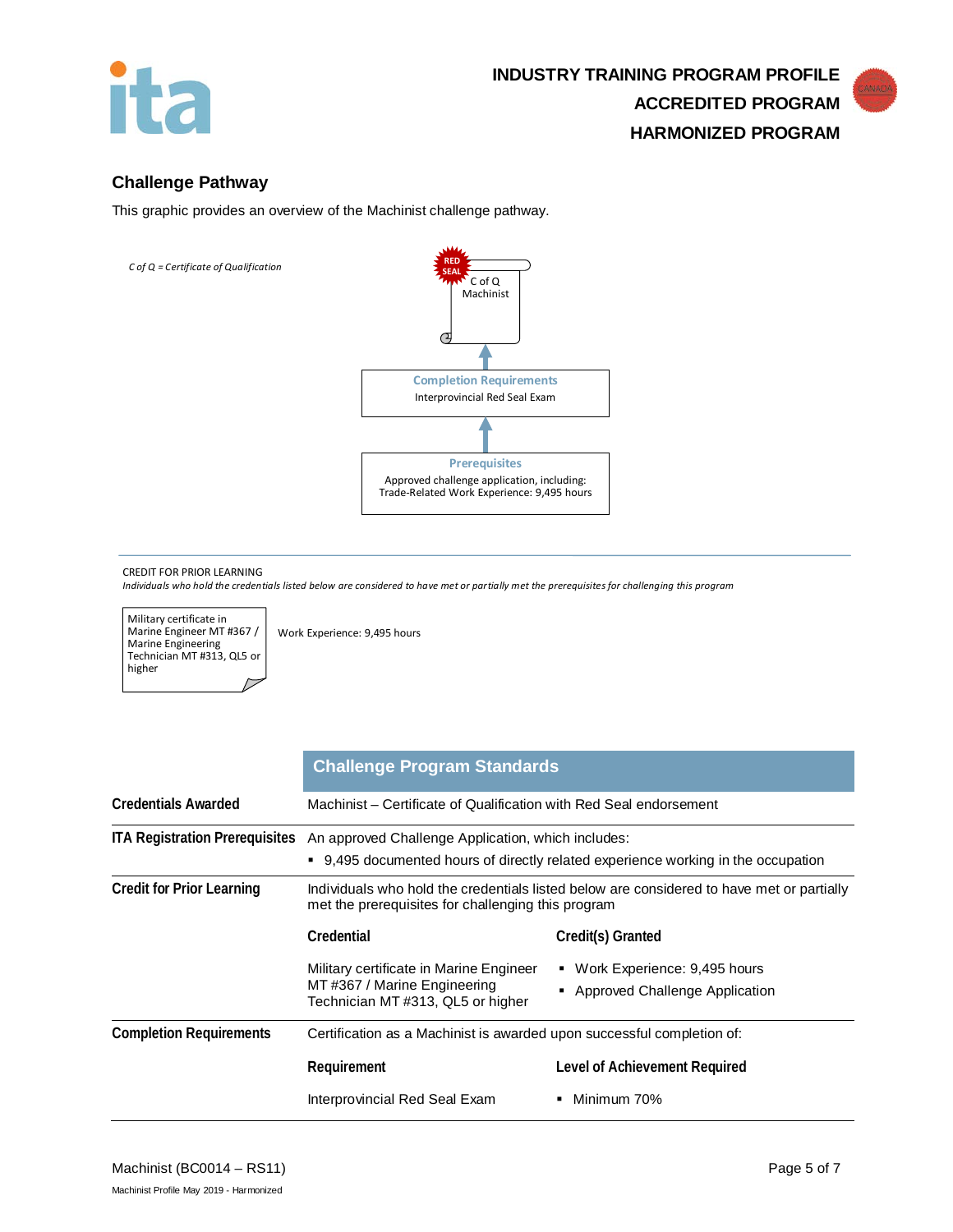



# **Foundation Program**

Refer to the Apprenticeship pathway diagram for this program to see how the Machinist Foundation program fits into apprenticeship.

|                                     | <b>Foundation Program Standards</b>                                                                                                                                  |                               |
|-------------------------------------|----------------------------------------------------------------------------------------------------------------------------------------------------------------------|-------------------------------|
| <b>Credentials Awarded</b>          | Machinist – Certificate of Completion                                                                                                                                |                               |
| <b>Enrollment Prerequisites</b>     | Contact training provider. Prerequisites vary between training institutions                                                                                          |                               |
| <b>Completion Requirements</b>      | A Certificate of Completion in this program is awarded upon successful completion of:                                                                                |                               |
|                                     | Requirement                                                                                                                                                          | Level of Achievement Required |
|                                     | <b>Technical Training</b>                                                                                                                                            | Minimum 70%                   |
| <b>Program Duration</b>             | Duration varies depending on how training is delivered, but program generally takes<br>750 hours to complete.                                                        |                               |
| <b>Credit toward Apprenticeship</b> | Individuals who complete the Machinist Foundation program will receive the following<br>credit toward completion of the Red Seal (Machinist) apprenticeship program: |                               |
|                                     | ■ Technical Training: Level 1<br>Work-Based Training: 500 hours                                                                                                      |                               |